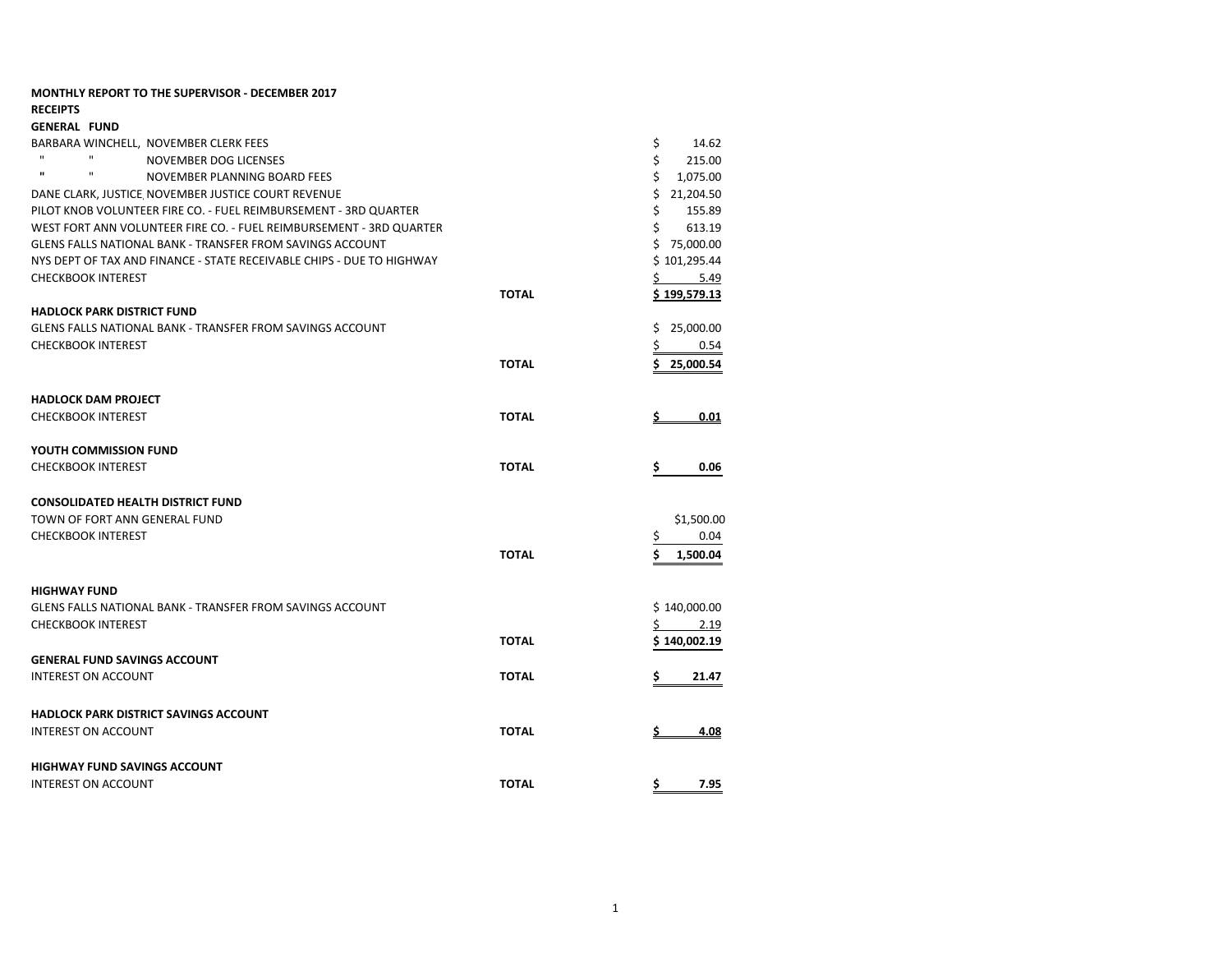| <b>LOSAP SAVINGS ACCOUNT</b>                  |                |                 |                  |                              |                 |
|-----------------------------------------------|----------------|-----------------|------------------|------------------------------|-----------------|
| <b>INTEREST ON ACCOUNT</b>                    |                |                 | <b>TOTAL</b>     | 0.61<br>\$                   |                 |
| <b>MEDICAL REIMBURSEMENT ACCOUNT</b>          |                |                 |                  |                              |                 |
| TOWN OF FORT ANN GENERAL FUND - H.I.          |                |                 |                  | \$<br>160.04                 |                 |
| TOWN OF FORT ANN HIGHWAY FUND - H.I.          |                |                 |                  | \$<br>234.55                 |                 |
| <b>INTEREST ON ACCOUNT</b>                    |                |                 |                  | $\blacksquare$               |                 |
|                                               |                |                 | <b>TOTAL</b>     | 394.59                       |                 |
|                                               |                |                 |                  |                              |                 |
| <b>TRUST &amp; AGENCY FUND</b>                | <b>HIGHWAY</b> |                 | <b>GENERAL</b>   | <b>HADLOCK PARK DISTRICT</b> |                 |
| <b>NYS RETIREMENT</b>                         | \$48,714.66    |                 | \$17,948.69      | \$<br>702.00                 |                 |
| <b>HEALTH &amp; DENTAL INSURANCE</b>          | \$21,271.20    |                 | 2,170.43<br>\$   | \$<br>$\overline{a}$         |                 |
| <b>STATE TAX</b>                              | \$1,465.94     |                 | \$<br>1,529.80   | \$<br>42.07                  |                 |
| <b>FEDERAL TAX</b>                            | \$<br>3,634.00 |                 | \$<br>3,326.00   | \$<br>168.00                 |                 |
| <b>FICA</b>                                   | \$<br>4,719.78 |                 | 4,385.48         | 474.86                       |                 |
| DEFFERED COMPENSATION                         | \$<br>190.51   |                 |                  |                              |                 |
| <b>CHILD SUPPORT</b>                          | 1,788.00<br>\$ |                 |                  |                              |                 |
| <b>CREDIT UNION</b>                           | Ś<br>848.80    |                 | Ś<br>1,038.00    |                              |                 |
| AFLAC                                         | 250.60         |                 | 97.20            |                              |                 |
| <b>TOTALS</b>                                 | \$82,883.49    |                 | 30,495.60        | Ś<br>1,386.93                |                 |
|                                               |                | <b>INTEREST</b> | Ś<br>0.91        | <b>TOTAL</b>                 | \$114,766.93    |
| <b>DISBURSEMENTS</b>                          |                |                 |                  |                              |                 |
| <b>GENERAL FUND</b>                           |                |                 |                  | <b>HIGHWAY FUND-T/W</b>      |                 |
| STATE COMPTROLLER - JUSTICE COURT             |                |                 | \$13,179.50      | <b>ABSTRACT</b>              | \$11,617.99     |
| PAYROLL                                       |                |                 | 28,751.55<br>\$. | <b>HEALTH INSURANCE</b>      | 21,037.27<br>\$ |
| <b>TOWN SHARE FICA</b>                        |                |                 | \$<br>2,192.74   | <b>PAYROLL</b>               | 31,567.56<br>Ś  |
| <b>TOWN BOARD EXPENSE</b>                     |                |                 | 223.76<br>\$     | <b>TOWN SHARE FICA</b>       | Ś<br>2,359.89   |
| <b>JUSTICE COURT EXPENSE</b>                  |                |                 | \$<br>99.75      | <b>STATE RETIREMENT</b>      | Ś<br>25,730.00  |
| <b>SUPERVISORS EXPENSE</b>                    |                |                 | Ś<br>871.67      |                              | Ś.<br>92,312.71 |
| <b>AUDITOR EXPENSE</b>                        |                |                 | Ś<br>3,200.00    | <b>HIGHWAY FUND-O/V</b>      |                 |
| <b>ASSESSORS EXPENSE</b>                      |                |                 | \$<br>2,366.00   | ABSTRACT                     | Ś<br>1,090.22   |
| <b>TOWN CLERKS EXPENSE</b>                    |                |                 | \$<br>31.75      | <b>STATE RETIREMENT</b>      | Ś<br>22,301.00  |
| DOG CONTROL EXPENSE                           |                |                 | Ś<br>624.00      |                              | 23,391.22       |
| <b>ATTORNEY EXPENSE</b>                       |                |                 | \$<br>4,140.00   |                              |                 |
| TOWN OF FORT ANN CONSOLIDATED HEALTH DISTRICT |                |                 | Ś<br>1,500.00    | <b>TOTAL HIGHWAY</b>         | \$115,703.93    |
| NYS RETIREMENT SYSTEM                         |                |                 | Ś<br>17,271.00   |                              |                 |
| <b>ELECTIONS EXPENSE</b>                      |                |                 | 50.00            |                              |                 |
| <b>BUILDINGS EXPENSE</b>                      |                |                 | 2,820.24         |                              |                 |
| <b>CENTRAL COMMUNICATIONS</b>                 |                |                 | Ś<br>221.11      |                              |                 |

| \$                      |     |                     |
|-------------------------|-----|---------------------|
| \$<br>1,386.93          |     |                     |
| <b>TOTAL</b>            |     | \$114,766.93        |
|                         |     |                     |
| <b>HIGHWAY FUND-T/W</b> |     |                     |
| <b>ABSTRACT</b>         | \$  | 11,617.99           |
| <b>HEALTH INSURANCE</b> | \$  | 21,037.27           |
| PAYROLL                 | \$  | 31,567.56           |
| <b>TOWN SHARE FICA</b>  | \$  | 2,359.89            |
| <b>STATE RETIREMENT</b> | \$  | 25,730.00           |
|                         | \$. | 92,312.71           |
| <b>HIGHWAY FUND-O/V</b> |     |                     |
| <b>ABSTRACT</b>         | \$  | 1,090.22            |
| <b>STATE RETIREMENT</b> | \$  | 22,301.00           |
|                         | \$  | 23,391.22           |
|                         |     |                     |
| <b>TOTAL HIGHWAY</b>    |     | <u>\$115.703.93</u> |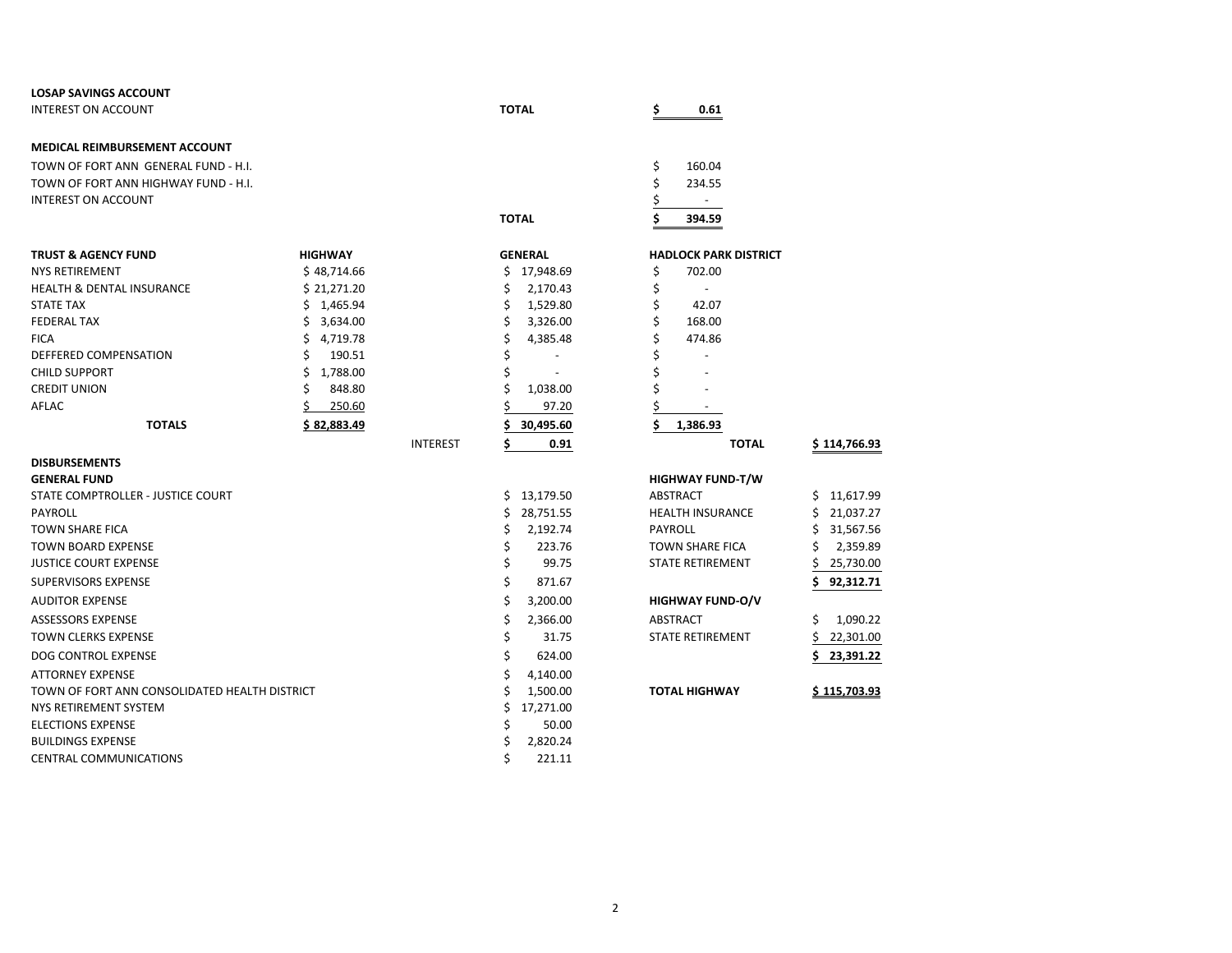| <b>CENTRAL MAILINGS</b>                                         |              | \$<br>558.59   | <b>TRUST &amp; AGENCY FUND</b> |                 |
|-----------------------------------------------------------------|--------------|----------------|--------------------------------|-----------------|
| <b>ENGINEER</b>                                                 |              | Ś<br>7,326.58  | <b>FICA</b>                    | 9,580.12<br>\$  |
| SAFETY INSPECTION EXPENSE                                       |              | Ś<br>101.79    | <b>STATE TAX</b>               | Ś<br>3,037.81   |
| FIRE COMPANY - FUEL                                             |              | \$<br>145.52   | <b>FEDERAL TAX</b>             | 7,128.00        |
| HIGHWAY SUPERINTENDENT EXPENSE                                  |              | \$             | <b>HEALTH INSURANCE</b>        | 23,441.63       |
| <b>STREET LIGHTS</b>                                            |              | Ś<br>227.45    | <b>CREDIT UNION</b>            | 1,886.80        |
| SPECIAL RECREATION FACILITIES - BEACH                           |              |                | <b>CHILD SUPPORT</b>           | 1,788.00<br>Ś   |
| PLANNING BOARD EXPENSE                                          |              | Ś<br>1,319.55  | AFLAC                          | \$<br>315.40    |
| <b>HEALTH INSURANCE</b>                                         |              | 2,242.42       | RETIREMENT                     | \$<br>67,365.35 |
|                                                                 | <b>TOTAL</b> | 89,464.97      | DEFFERRED COMP.                | \$<br>190.51    |
| <b>HADLOCK PARK DISTRICT</b>                                    |              |                | <b>TOTAL</b>                   | \$114,733.62    |
| PAYROLL                                                         |              | \$<br>3,103.78 |                                |                 |
| TOWN SHARE - FICA                                               |              | \$<br>237.43   |                                |                 |
| <b>NYS RETIREMENT</b>                                           |              | 702.00         |                                |                 |
|                                                                 | <b>TOTAL</b> | 4,043.21       |                                |                 |
| <b>HADLOCK DAM PROJECT</b>                                      | <b>TOTAL</b> |                |                                |                 |
| YOUTH COMMISSION FUND                                           | <b>TOTAL</b> | $\equiv$       |                                |                 |
| <b>CONSOLIDATED HEALTH</b>                                      |              |                |                                |                 |
| PAYROLL                                                         |              | 600.00<br>\$   |                                |                 |
| TOWN SHARE - FICA                                               |              | 45.90          |                                |                 |
|                                                                 | <b>TOTAL</b> | 645.90         |                                |                 |
| <b>GENERAL FUND SAVINGS ACCOUNT</b>                             |              |                |                                |                 |
| GLENS FALLS NATIONAL BANK - TRANSFER TO CHECKING ACCOUNT        | <b>TOTAL</b> | 75,000.00      |                                |                 |
| <b>HADLOCK PARK DISTRICT SAVINGS ACCOUNT</b>                    |              |                |                                |                 |
| GLENS FALLS NATIONAL BANK - TRANSFER TO CHECKING ACCOUNT        | <b>TOTAL</b> | 25,000.00      |                                |                 |
| <b>HIGHWAY FUND SAVINGS ACCOUNT</b>                             |              |                |                                |                 |
| <b>GLENS FALLS NATIONAL BANK - TRANSFER TO CHECKING ACCOUNT</b> | <b>TOTAL</b> | S 140.000.00   |                                |                 |
| <b>LOSAP SAVINGS ACCOUNT</b>                                    | <b>TOTAL</b> |                |                                |                 |
| <b>MEDICAL REIMBURSEMENT ACCOUNT</b>                            |              |                |                                |                 |
| AC TRANSFER TO MVP SELECT                                       |              | 394.59         |                                |                 |
|                                                                 | <b>TOTAL</b> | Ś<br>394.59    |                                |                 |

| <b>TRUST &amp; AGENCY FUND</b> |  |
|--------------------------------|--|
|                                |  |

|       |                | TOTAL                   |    | \$114,733.62 |
|-------|----------------|-------------------------|----|--------------|
| TOTAL | 89,464.97      | DEFFERRED COMP.         | \$ | 190.51       |
|       | 2,242.42       | <b>RETIREMENT</b>       | Ś  | 67,365.35    |
|       | \$<br>1,319.55 | AFLAC                   | \$ | 315.40       |
|       | \$             | <b>CHILD SUPPORT</b>    | \$ | 1,788.00     |
|       | \$<br>227.45   | <b>CREDIT UNION</b>     | \$ | 1,886.80     |
|       | \$             | <b>HEALTH INSURANCE</b> | Ś  | 23,441.63    |
|       | \$<br>145.52   | <b>FEDERAL TAX</b>      | \$ | 7,128.00     |
|       | \$<br>101.79   | <b>STATE TAX</b>        | \$ | 3,037.81     |
|       | \$<br>7,326.58 | <b>FICA</b>             | \$ | 9,580.12     |